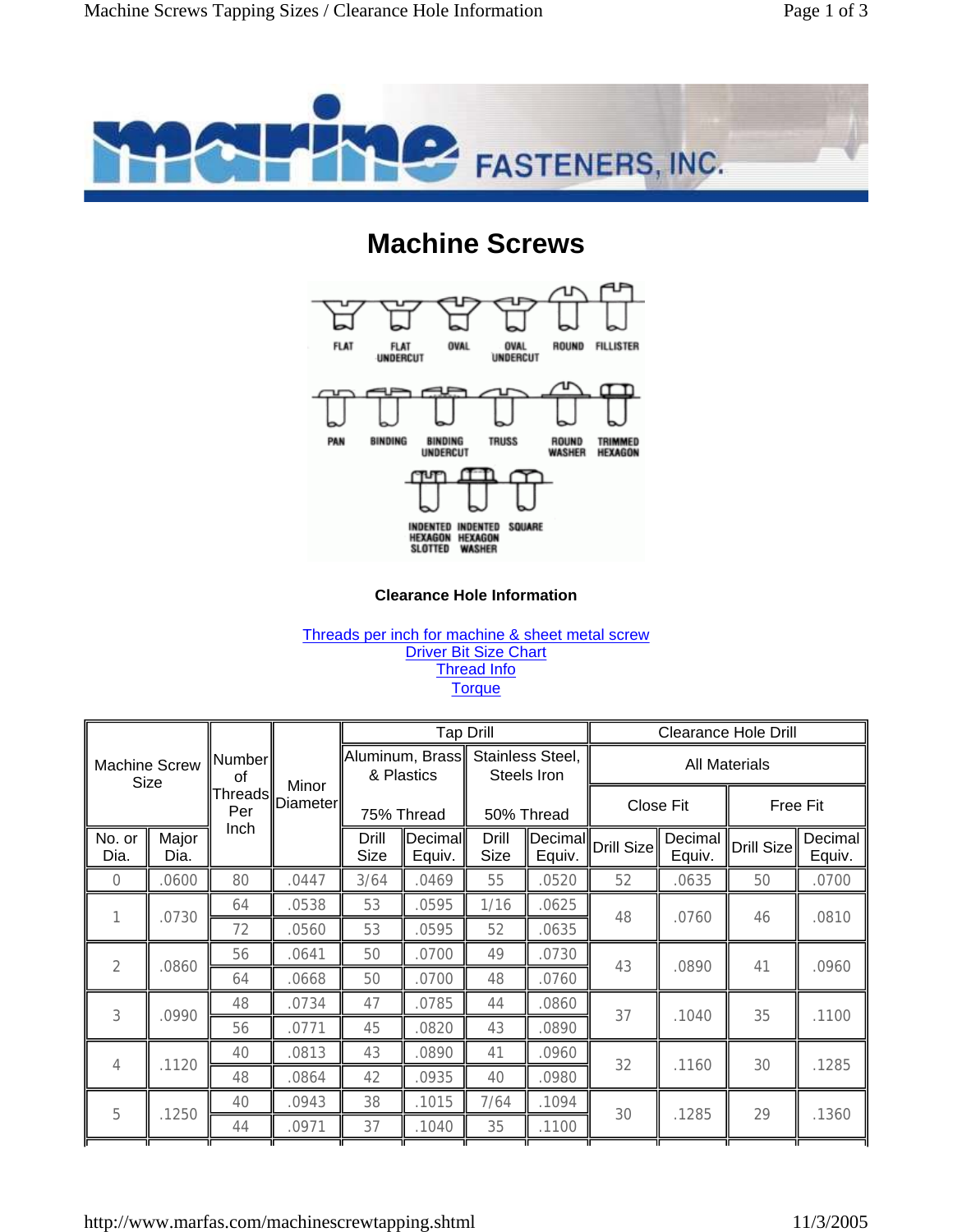|                       |       | 32                                                     | .0997      | 36                            | .1065          | 32                                | .1160          | 27                           | .1440    | 25            | .1495   |
|-----------------------|-------|--------------------------------------------------------|------------|-------------------------------|----------------|-----------------------------------|----------------|------------------------------|----------|---------------|---------|
| 6                     | .1380 | 40                                                     | .1073      | 33                            | .1130          | 31                                | .1200          |                              |          |               |         |
|                       |       |                                                        |            |                               |                |                                   |                |                              |          |               |         |
| 8                     | .1640 | 32                                                     | .1257      | 29                            | .1360          | 27                                | .1440          | 18                           | .1695    | 16            | .1770   |
|                       |       | 36                                                     | .1299      | 29                            | .1360          | 26                                | .1470          |                              |          |               |         |
| 10                    | .1900 | 24                                                     | .1389      | 25                            | .1495          | 20                                | .1610          | $\circ$                      | .1960    | 7             | .2010   |
|                       |       | 32                                                     | .1517      | 21                            | .1590          | 18                                | .1695          |                              |          |               |         |
|                       |       | 24                                                     | .1649      | 16                            | .1770          | 12                                | .1890          |                              |          |               |         |
| 12                    | .2160 | 28                                                     | .1722      | 14                            | .1820          | 10                                | .1935          | $\sqrt{2}$                   | .2210    | $\mathbf{1}$  | .2280   |
|                       |       | 32                                                     | .1777      | 13                            | .1850          | 9                                 | .1960          |                              |          |               |         |
|                       |       | 20                                                     | .1887      | 7                             | .2010          | 7/32                              | .2188          |                              |          |               |         |
| 1/4                   | .2500 | 28                                                     | .2062      | 3                             | .2130          | $\mathbf{1}$                      | .2280          | $\mathsf F$                  | .2570    | Н             | .2660   |
|                       |       | 32                                                     | .2117      | 7/32                          | .2188          | 1                                 | .2280          |                              |          |               |         |
|                       |       | 18                                                     | .2443      | F                             | .2570          | J                                 | .2770          | $\mathsf{P}$                 | .3230    | $\mathcal{O}$ | .3320   |
| 5/16                  | .3125 | 24                                                     | .2614      | T                             | .2720          | 9/32                              | 2812           |                              |          |               |         |
|                       |       | 32                                                     | .2742      | 9/32                          | .2812          | L                                 | .2900          |                              |          |               |         |
|                       |       | 16                                                     | .2983      | 5/16                          | .3125          | Q                                 | .3320          |                              |          |               |         |
| 3/8                   | .3750 | 24                                                     | .3239      | $\hbox{\large $\mathcal{O}$}$ | .3320          | S                                 | .3480          | W                            | .3860    | $\mathsf X$   | .3970   |
|                       |       | 32                                                     | .3367      | 11/32                         | .3438          | Τ                                 | .3580          |                              |          |               |         |
| 7/16                  | .4375 | 14                                                     | .3499      | $\cup$                        | .3680          | 25/64                             | .3906          | 29/64                        |          | 15/32         | .4687   |
|                       |       | 20                                                     | .3762      | 25/64                         | .3906          | 13/32                             | .4062          |                              | .4531    |               |         |
|                       |       | 28                                                     | .3937      | Y                             | .4040          | Ζ                                 | .4130          |                              |          |               |         |
|                       | .5000 | 13                                                     | .4056      | 27/64                         | .4219          | 29/64                             | .4531          | 33/64                        | .5156    | 17/32         | .5312   |
| 1/2                   |       | 20                                                     | .4387      | 29/64                         | .4531          | 15/32                             | .4688          |                              |          |               |         |
|                       |       | 28                                                     | .4562      | 15/32                         | .4688          | 15/32                             | .4688          |                              |          |               |         |
|                       | .5625 | 12                                                     | .4603      | 31/64                         | .4844          | 33/64                             | .5156          | 37/64                        | .5781    | 19/32         | .5938   |
| 9/16                  |       | 18                                                     | .4943      | 33/64                         | .5156          | 17/32                             | .5312          |                              |          |               |         |
|                       |       | 24                                                     | .5114      | 33/64                         | .5156          | 17/32                             | .5312          |                              |          |               |         |
|                       | .6250 | 11                                                     | .5135      | 17/32                         | .5312          | 9/16                              | .5625          | 41/64                        | .6406    | 21/32         | .6562   |
| 5/8                   |       | 18                                                     | .5568      | 37/64                         | .5781          | 19/32                             | .5938          |                              |          |               |         |
|                       |       | 24                                                     | .5739      | 37/64                         | .5781          | 19/32                             | .5938          |                              |          |               |         |
| 11/16                 | .6875 | 24                                                     | .6364      | 41/64                         | .6406          | 21/32                             | .6562          | 45/64                        | .7031    | 23/32         | .6562   |
| Machine Screw<br>Size |       |                                                        |            | <b>Tap Drills</b>             |                |                                   |                | <b>Clearance Hole Drills</b> |          |               |         |
|                       |       | Number<br>Οf<br>Minor<br><b>Threads</b><br>Dia.<br>Per |            | Aluminum, Brass<br>& Plastics |                | Stainless Steel,<br>Steels & Iron |                | <b>All Materials</b>         |          |               |         |
|                       |       |                                                        |            |                               |                |                                   |                |                              |          |               |         |
|                       |       |                                                        | 75% Thread |                               | 50% Thread     |                                   | Close Fit      |                              | Free Fit |               |         |
| No. or                | Major | Inch                                                   |            | Drill                         | <b>Decimal</b> | Drill                             | <b>Decimal</b> |                              | Decimal  |               | Decimal |
| Dia.                  | Dia.  |                                                        |            | Size                          | Equiv.         | Size                              | Equiv.         | Drill Size                   | Equiv.   | Drill Size    | Equiv.  |
|                       |       | 10                                                     | .6273      | 21/32                         | .6562          | 11/16                             | .6875          |                              |          |               |         |
| 3/4                   | .7500 | 16                                                     | .6733      | 11/16                         | .6875          | 45/64                             | .7031          | 49/64                        | .7656    | 25/32         | .7812   |
|                       |       | 20                                                     | .6887      | 45/64                         | .7031          | 23/32                             | .7188          |                              |          |               |         |
| 13/16                 | .8125 | 20                                                     | .7512      | 49/64                         | .7656          | 25/32                             | .7812          | 53/64                        | .8281    | 27/32         | .8438   |
|                       |       | 9                                                      | .7387      | 49/64                         | .7656          | 51/64                             | .7969          |                              |          |               |         |